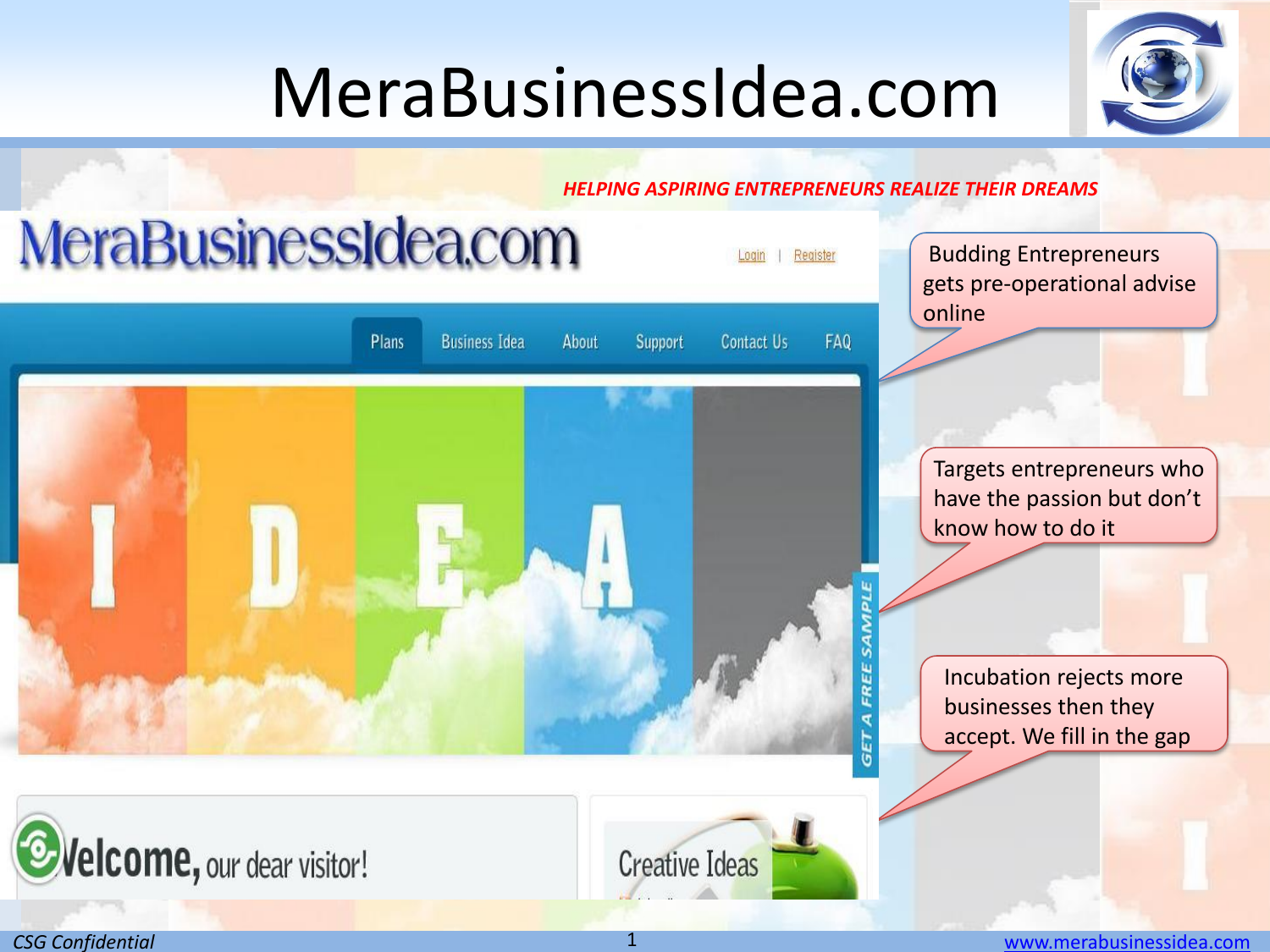### **MeraBusinessIdea – Our Service**

- **1. We provide in-depth insights to budding entrepreneurs <b>The COUT SERVICE** Our Service **who want to take the plunge to start their own venture upon various business aspects**
- **2. Introduce aspiring entrepreneurs to domain experts**
- **3. Empower them with right knowledge and the right guidance so that they are fully aware before they take the final plunge**
- **4. Work smarter with our solutions**
- **5. Setting up a dream business for the entrepreneur has never been this easy, its all online. Just register at MeraBusinessIdea.com to get a business started**



#### **MeraBusinessIdea.com**

Provides services such as –

- Business Research
- Business Plan
- Branding and Positioning
- Sales projections
- Raise Capital
- Legal and Accounting Help



**Checkout [MeraBusinessIdea.com](http://www.merabusinessidea.com/) online.**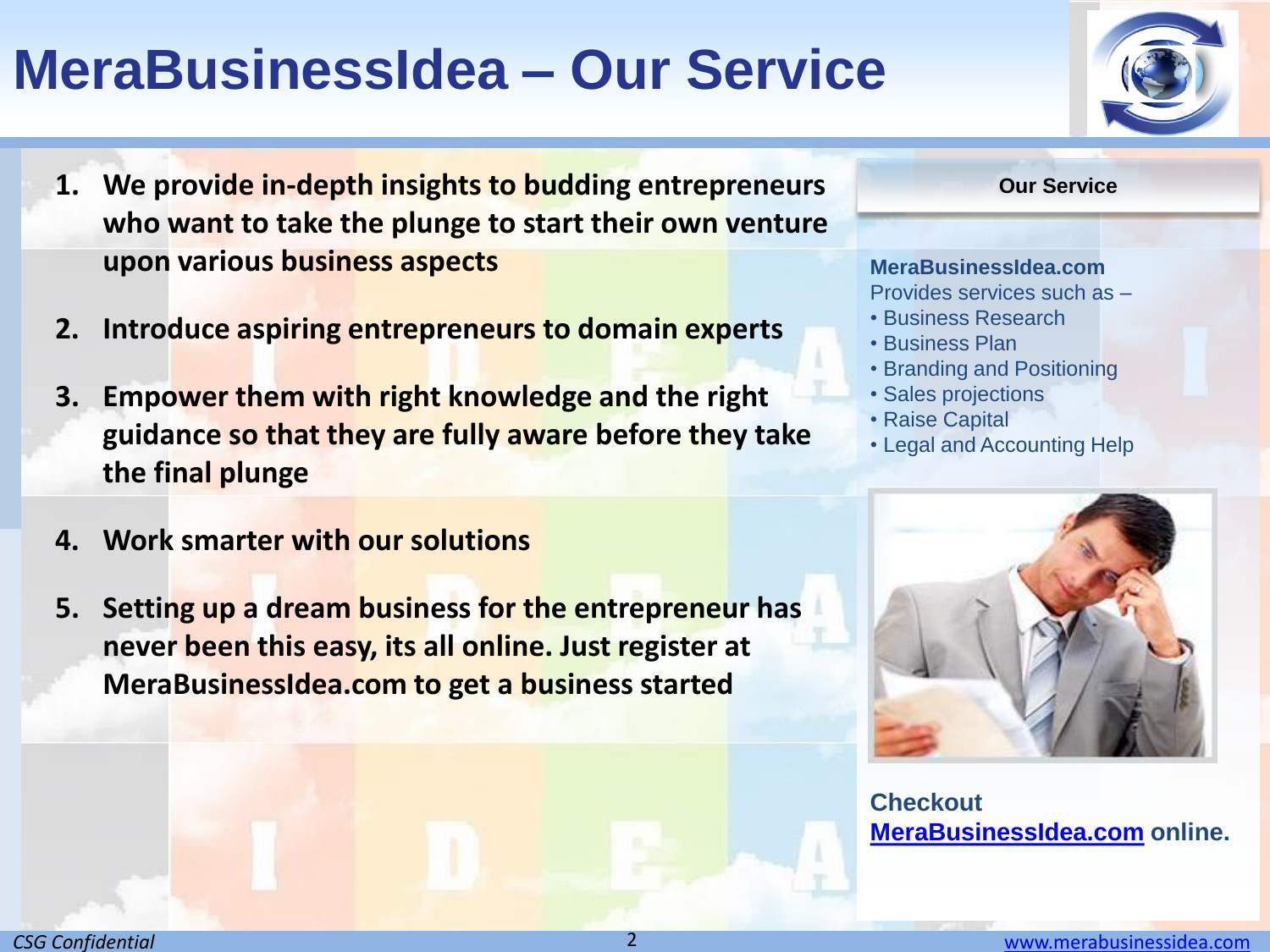## **How Are We Special**



- We follow the simple rule  $\rightarrow$  Anyone Who Wants To, Should Do Their Own Business. We will simply share their burden to set it up for them.
- Incubation centers reject more businesses then they accept, we accept just about everything that's legal
- Target the so far neglected business aspirers who have been overlooked by incubation centers and sites that claim they have got investors willing to invest at an arms length
- Support in almost all pre setup operational activities that are necessary ranging from company registration to online creating online presence for the business. In addition we also help them to raise capital by connecting them to right VCs

#### **Anyone who comes to us is bound to start their own venture, as we reject nobody!!**

#### Welcome, our dear visitor!



Looking for a Business Idea that will Turn your Fortune and a Business Plan that will make it all Happen?

We offer a wide variety of Business Plans and Business Ideas that are prepared precisely to suit your needs and requirements complied by our panel of experts. We make it a point to deliver better then the best to always keep you one step ahead from the rest of the market players.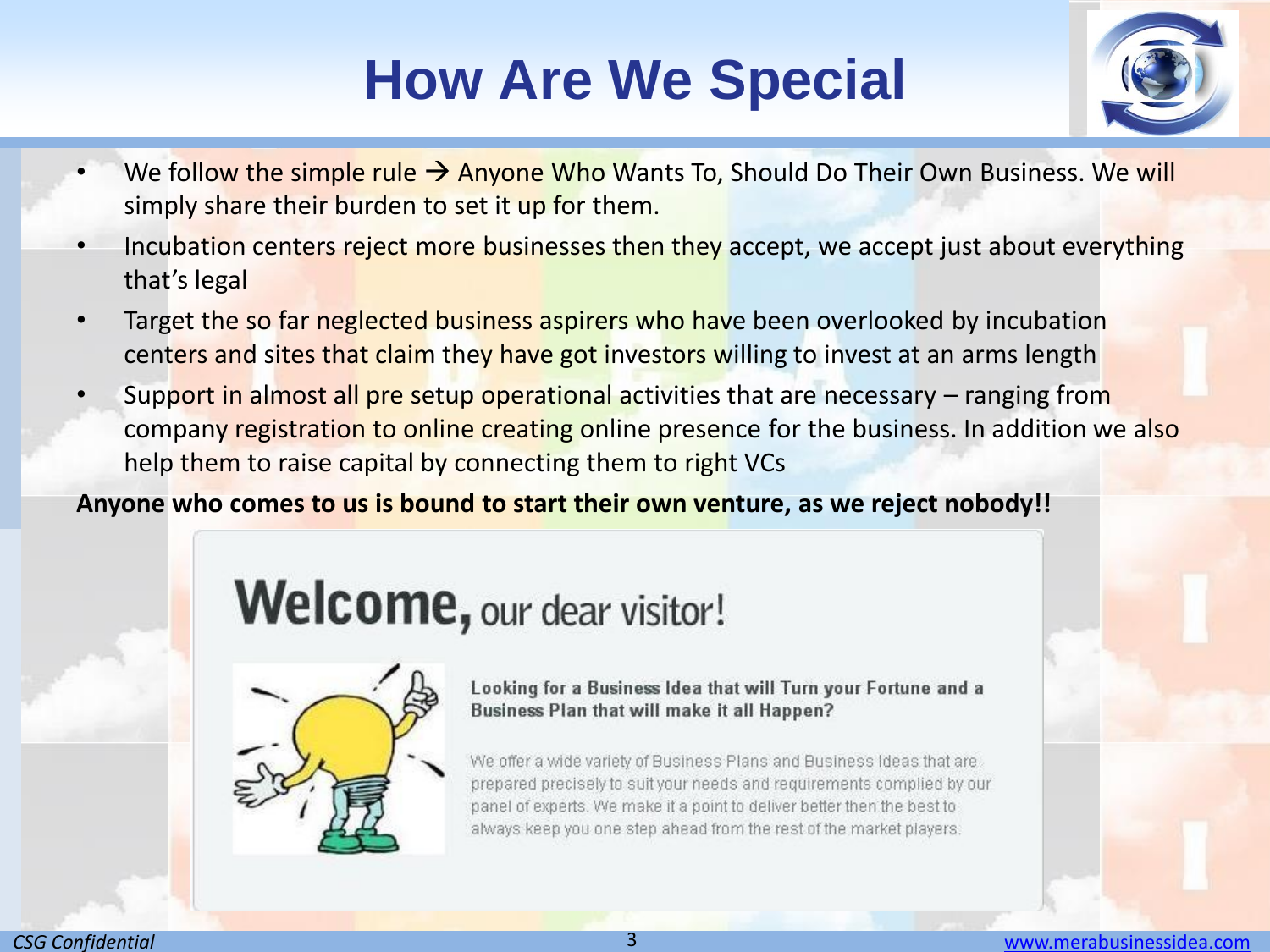## The 3 Services Offered



- We offer 3 plans each of which offers different services –
- **A. Business Ready Plan(INR 15,000)** This is the economy plan. It includes 4 services : Business Research, Business Plan, Branding, Sales Advice and Legal Help
	- **B. Business Plus Plan(INR 35,000)**  This is the economy+ plan. In addition to services offered in Business Ready Plan, it also includes services such as : Budget Projections, Accounting Help, Deciding on a business Location and Creating Online Presence(website and online marketing)
	- **C. Business Pro Plan(INR 60,000)**  This is the premium plan. In addition to services offered in Business Plus Plan, it also includes services such as Team Building, Helping Obtaining the Licenses and Permits and Raising Capital

*up & up*

Note  $-1$ . More details about the plan and plan comparison can be found out at [MeraBusinessIdea.com](http://www.merabusinessidea.com/) 2. INR – Indian Rupees

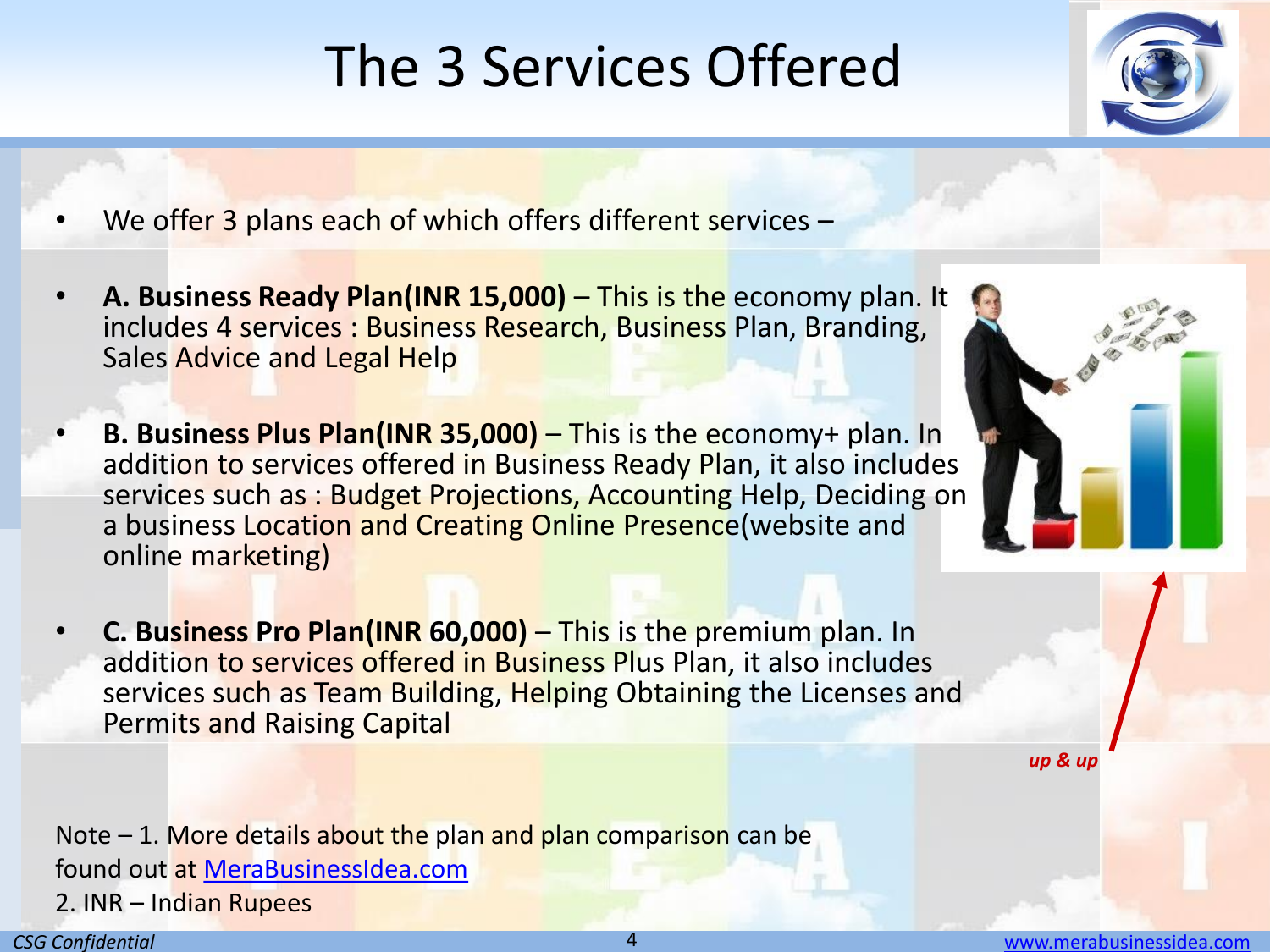### **Competitor Analysis**

**What are the Market Players & What is our Key differentiator?**





**proportions….**

**We will be operating in a** "**BLUE OCEAN"!!**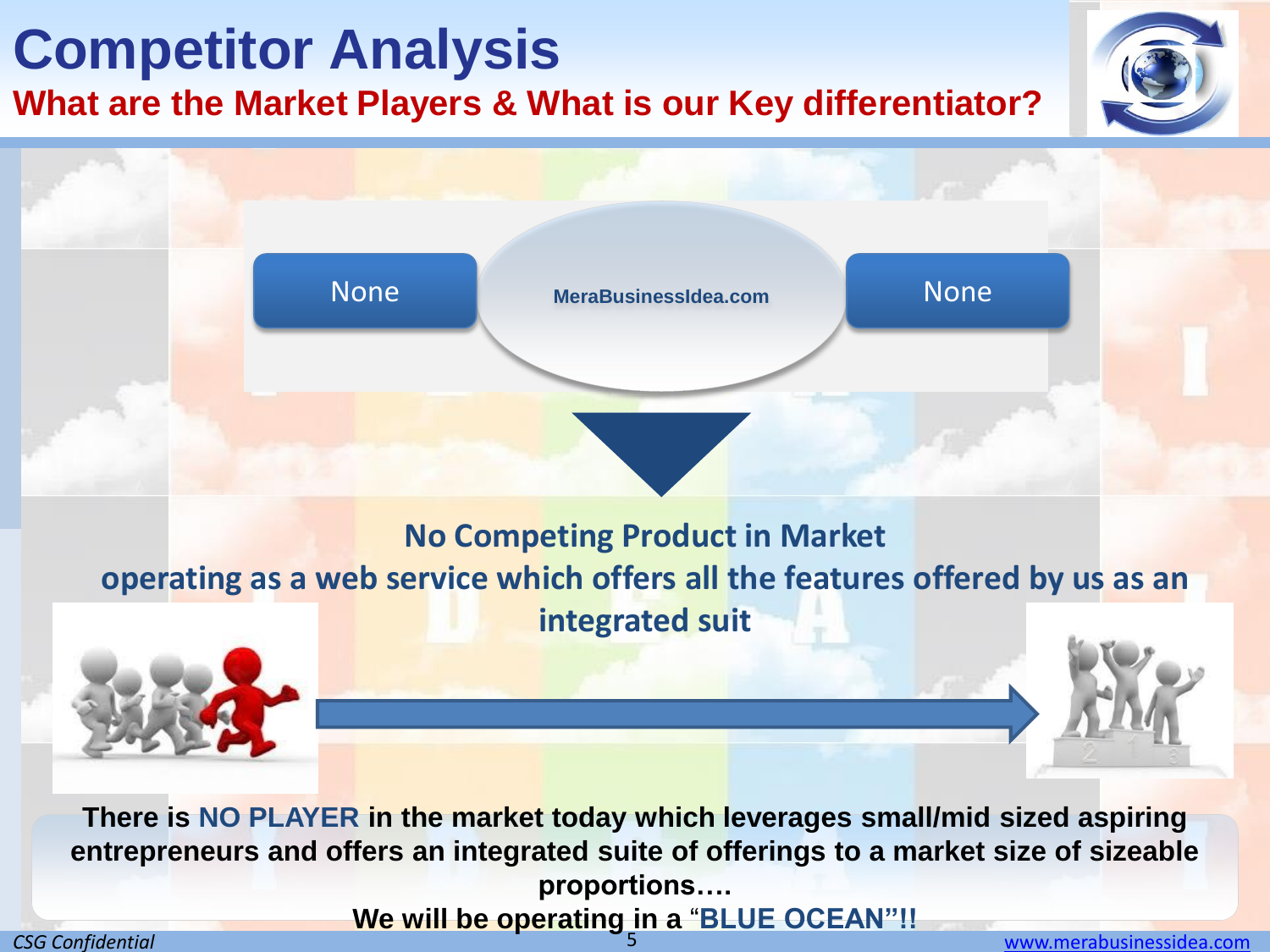#### **Future Plans**



As the web services gains more popularity among youth and elderly alike and the number of web users increase with each passing day, we hope to establish our product as a leading player and influence maker while aspiring entrepreneurs decide start their own ventures. We will continue to grow our operations owing to a consistent market size.